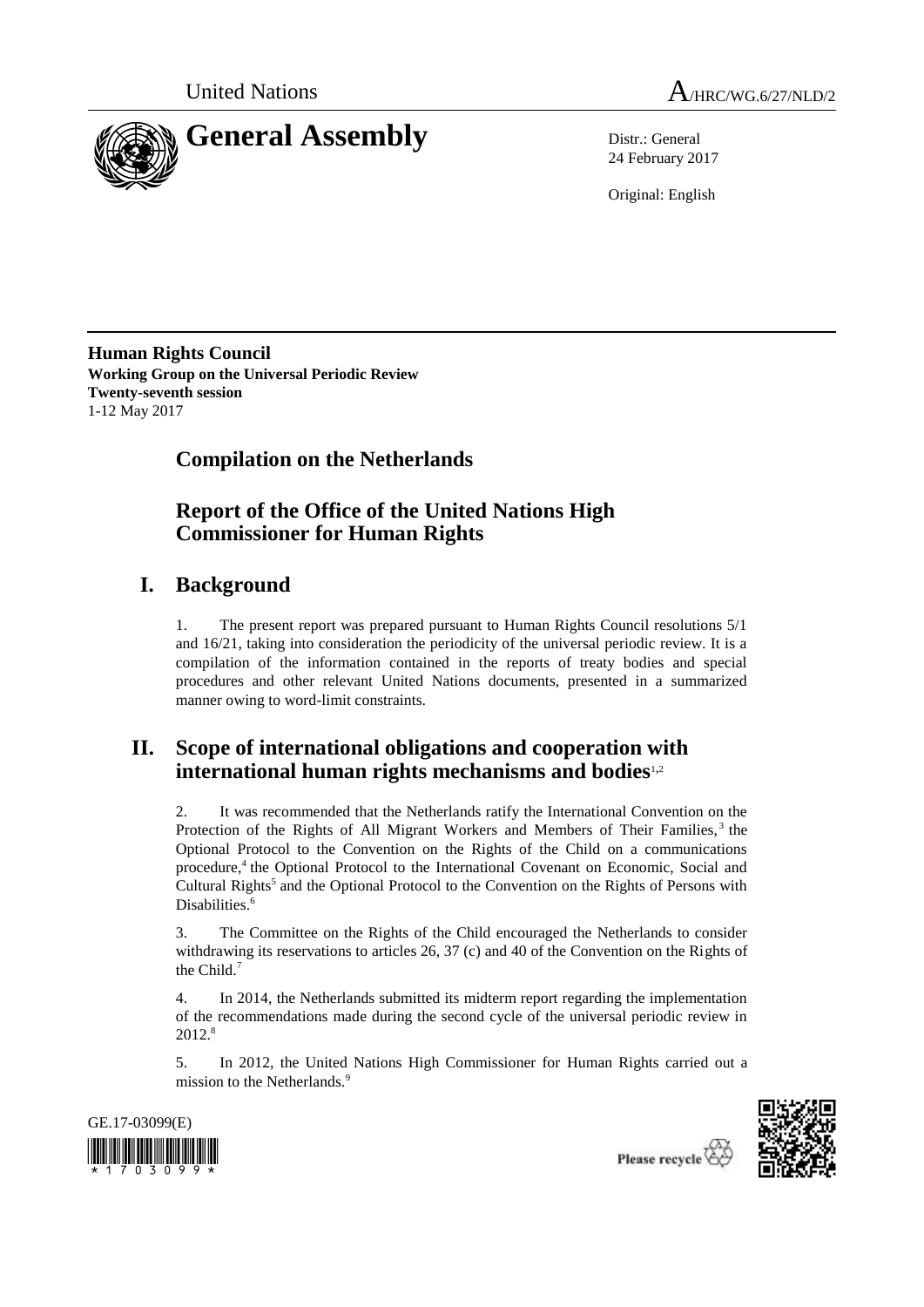6. The Netherlands contributed financially to the Office of the United Nations High Commissioner for Human Rights (OHCHR) in 2012,<sup>10</sup> 2013,<sup>11</sup> 2014,<sup>12</sup> 2015<sup>13</sup> and 2016,<sup>14</sup> including to the United Nations Voluntary Funds for the Implementation of the Universal Periodic Review and for the Victims of Torture and the United Nations Voluntary Trust Fund on Contemporary Forms of Slavery.

## **III. National human rights framework**<sup>15</sup>

The Committee against Torture noted the establishment in 2012 of the Netherlands Institute for Human Rights, which was independent from the Government.<sup>16</sup>

8. The Committee on Enforced Disappearances recommended that the Netherlands remove the restriction set out in section 7 (2) of the Netherlands Institute for Human Rights Act in order to ensure unrestricted access of the institute to all places of detention.<sup>17</sup>

9. The Committee against Torture noted that the Netherlands had designated six different bodies as the national preventive mechanism and recommended that it ensure the mechanism's financial and operational independence. <sup>18</sup> In 2015, the Subcommittee on Prevention of Torture and Other Cruel, Inhuman or Degrading Treatment or Punishment considered that more political support and a solid legal base were required to enable the national preventive mechanism to fully discharge its key mandate.<sup>19</sup>

10. The Committee on the Rights of the Child noted the adoption of several action plans on children's rights in the four countries of the Kingdom and the adoption of the Kingdomwide Action Plan on Children's Rights, in 2014. It encouraged the Netherlands to ensure that those action plans were provided with sufficient resources and to establish effective mechanisms for monitoring and assessing the implementation of the plans and policies.<sup>20</sup>

11. The Committee on the Elimination of Racial Discrimination welcomed the national action plans on human rights and on human rights and business. $21$ 

## **IV. Implementation of international human rights obligations, taking into account applicable international humanitarian law**

#### **A. Cross-cutting issues**

#### **1. Equality and non-discrimination**<sup>22</sup>

12. With regard to the recommendation on strengthening actions to combat all forms of discrimination,<sup>23</sup> the Office of the United Nations High Commissioner for Refugees (UNHCR) reported on the steps taken to tackle discrimination, including easily accessible procedures for reporting incidents involving racism and new anti-hate campaigns.<sup>24</sup>

13. The Working Group of Experts on People of African Descent stated that while the Municipal Anti-Discrimination Services Act facilitated the reporting of discrimination to an anti-discrimination service and the provision of professional support, if necessary, not all municipalities had an anti-discrimination policy and the available services were not sufficiently well known to the public. It also stated that the General Equal Treatment Act provided protection against racial discrimination, but did not protect against discrimination based on language and ethnic origin.<sup>25</sup>

14. The Committee on the Elimination of Racial Discrimination was concerned that measures taken to effectively tackle the root causes of racial discrimination were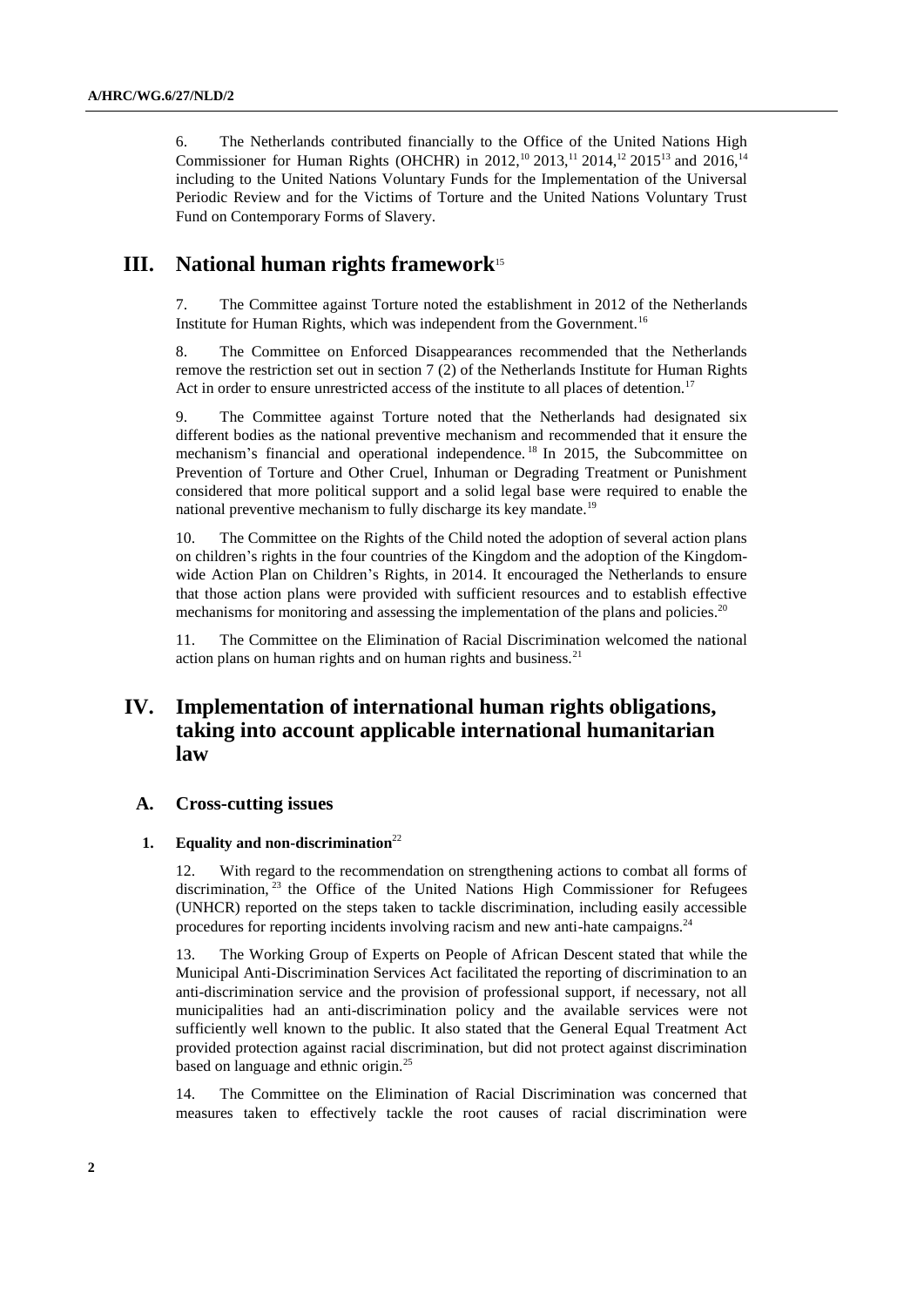insufficient and that measures to raise awareness about stereotypes and prevent discrimination were inadequately implemented.<sup>26</sup>

15. The Committee was also concerned about the increase in discrimination against members of Jewish and Muslim communities<sup>27</sup> and in discrimination faced by people of African descent.<sup>28</sup> The Working Group of Experts on People of African Descent stated that racism remained a problem for people of African descent.<sup>29</sup> The Committee was further concerned about reports that Roma, Sinti and Travellers were subjected to significant discrimination regarding access to employment, housing and health care.<sup>30</sup> It noted that there was a lack of ethnically disaggregated data in both the Netherlands and in Curacao.<sup>31</sup>

16. The Committee was concerned about the relatively high unemployment rate among ethnic minorities and about frequent discrimination on the grounds of race, nationality and religion in recruitment and selection practices by employers and employment agencies. $32$ 

17. The Committee was concerned about the prevalence of racist discourse in the media and the increase in racist statements and threats on the Internet.<sup>33</sup> The Working Group of Experts on People of African Descent made similar observations.<sup>34</sup> Both the Committee and the Working Group were concerned about incidents of racist and xenophobic speech emanating from a number of extremist political parties and politicians.<sup>35</sup>

18. The Committee on the Elimination of Discrimination against Women was concerned that discriminatory stereotypes and hate speech were targeted at Muslim women, migrant women and asylum-seeking women.<sup>36</sup> The Committee on the Elimination of Racial Discrimination was concerned that women and girls from minority groups were subjected to intersectional discrimination on the basis of both ethnic origin and gender, that they were especially vulnerable to poverty and that they had particular difficulties in accessing employment, education and health care.<sup>37</sup> The Working Group of Experts on People of African Descent stated that women of African descent in the Netherlands suffered compounded discrimination based on racial or ethnic origin, skin colour, socioeconomic status, gender, religion and other status.<sup>38</sup>

19. The Committee on the Elimination of Racial Discrimination was concerned that migrants faced continuing discrimination, particularly in the fields of employment, health care and housing, and about the increase in hostility towards refugees and asylum seekers among the population and the opposition to the opening of new reception centres.<sup>39</sup> The Working Group of Experts on People of African Descent was concerned that the economic crisis had heightened xenophobic and racist attitudes against migrant and refugee communities and that the media had played a role in exacerbating fears around housing and employment using migrants as scapegoats for the negative impact that the crisis had had on Dutch people. It stated that the association of irregular migration with criminality promoted the stigmatization of migrants and provoked a climate of xenophobia against them.<sup>40</sup>

20. The Committee on the Rights of the Child was concerned that refugee children, asylum-seeking children, undocumented children, children belonging to ethnic minorities, children with disabilities, chronically ill children and lesbian, gay, bisexual, transgender and intersex children continued to face discrimination. 41

21. The Committee on the Elimination of Racial Discrimination was concerned that racial profiling by the police continued and had reportedly produced feelings of mistrust among minority groups and discouraged them from seeking help. It was also concerned that stop-and-search powers were exercised by the police disproportionately with regard to members of minority groups, who were furthermore subjected to higher fines, incidents of harassment and, reportedly, racially biased police brutality.<sup>42</sup>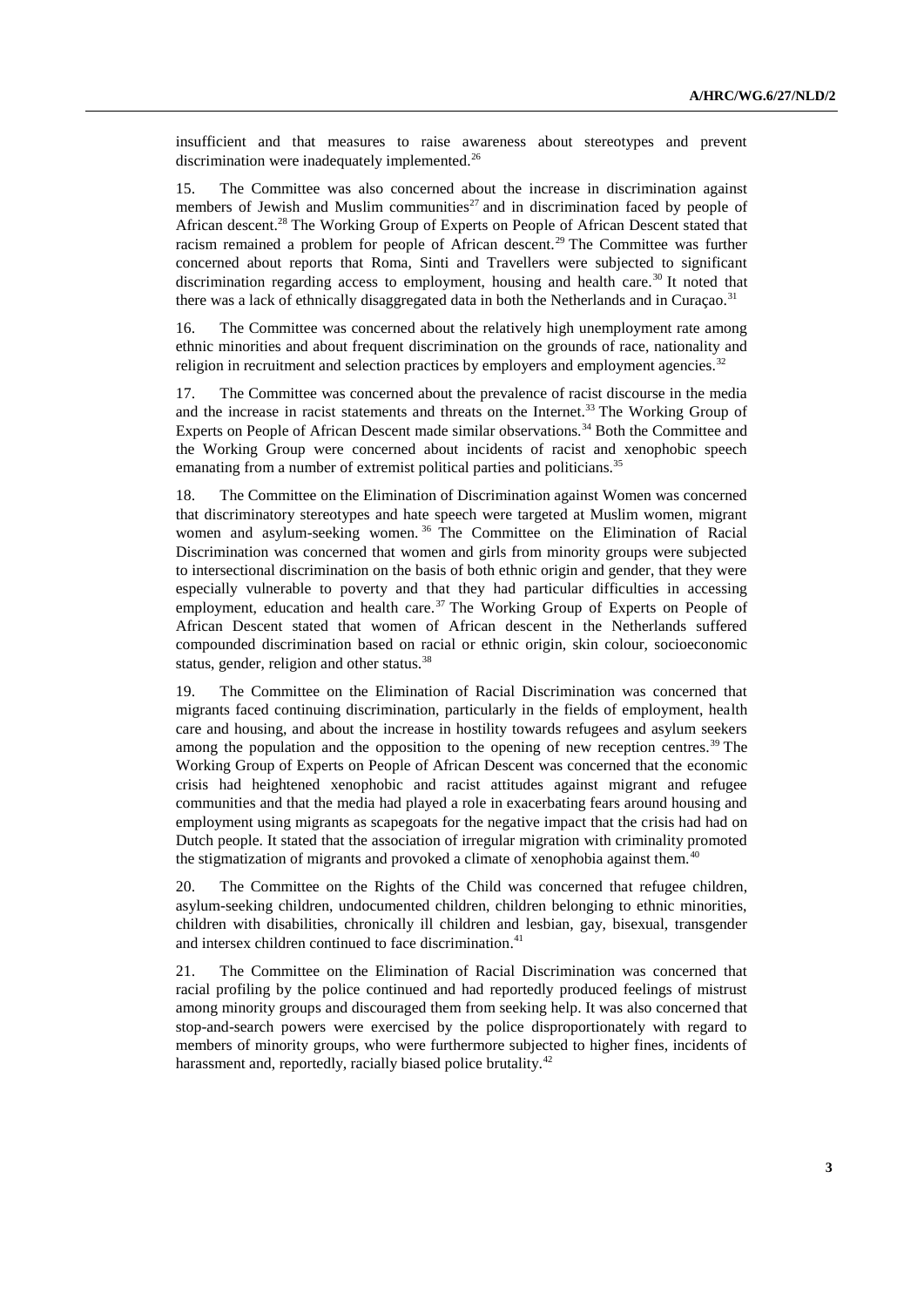22. The Working Group of Experts on People of African Descent stated that while there had been an increase in reports of racially motivated crimes and hate crimes, the number of prosecutions and convictions based on hate crimes was low.<sup>43</sup>

23. The Working Group was alarmed at the difference in equality conditions between the Netherlands and Curaçao and recommended that programmes be put in place to bridge the gap between the standards in the same Kingdom.<sup>44</sup>

#### **2. Development, the environment, and business and human rights**

24. The Committee on the Elimination of Racial Discrimination was concerned about the involvement of Netherlands businesses in extractive industries and palm oil and soy production abroad that caused adverse effects on the enjoyment of human rights and on the environment.<sup>45</sup> The Committee on the Rights of the Child expressed similar concerns<sup>46</sup> and recommended that the Netherlands, inter alia, establish a clear regulatory framework for the industries under its jurisdiction to ensure that their activities, both at home and abroad, did not negatively affect human rights or endanger environmental and other standards, and ensure effective implementation by companies of international and national environmental and health standards, effective monitoring of the implementation of those standards and appropriate sanctioning and provision of remedies when violations occurred.<sup>47</sup>

## **B. Civil and political rights**

#### 1. **Right to life, liberty and security of person**<sup>48</sup>

25. The Committee on the Rights of the Child remained concerned that euthanasia could be applied to patients under 18 years of age and was concerned about the insufficient transparency and oversight of the practice.<sup>49</sup>

26. The Committee against Torture noted with concern reports of incidents of death in places of detention, some of which had allegedly been related to the excessive use of physical restraints such as isolation measures.<sup>50</sup>

27. The Committee on the Elimination of Racial Discrimination was concerned about the disappearance from the large-scale reception facilities of a relatively high number of unaccompanied children who might have become victims of human trafficking.<sup>51</sup>

28. The Committee on Enforced Disappearances urged the Netherlands to investigate the disappearance of unaccompanied children from asylum reception centres and to search for and identify those children who might have been the victims of enforced disappearance.<sup>52</sup>

29. The Committee recommended that, inter alia, the definition of enforced disappearance in the International Crimes Act be reviewed to ensure that it was fully compliant with the International Convention for the Protection of All Persons from Enforced Disappearance, and that the legislation be revised with a view to removing the possibility of imposing fines as a stand-alone penalty for the offence of enforced disappearance.<sup>53</sup>

#### **2. Administration of justice, including impunity, and the rule of law**<sup>54</sup>

30. The Committee against Torture recommended that the use of pretrial detention be reduced and used as a measure of last resort and that alternative measures to its use be considered.<sup>55</sup>

31. The Committee recommended that criminal procedures and practice be reviewed with a view to guaranteeing to persons in police custody access to a lawyer from the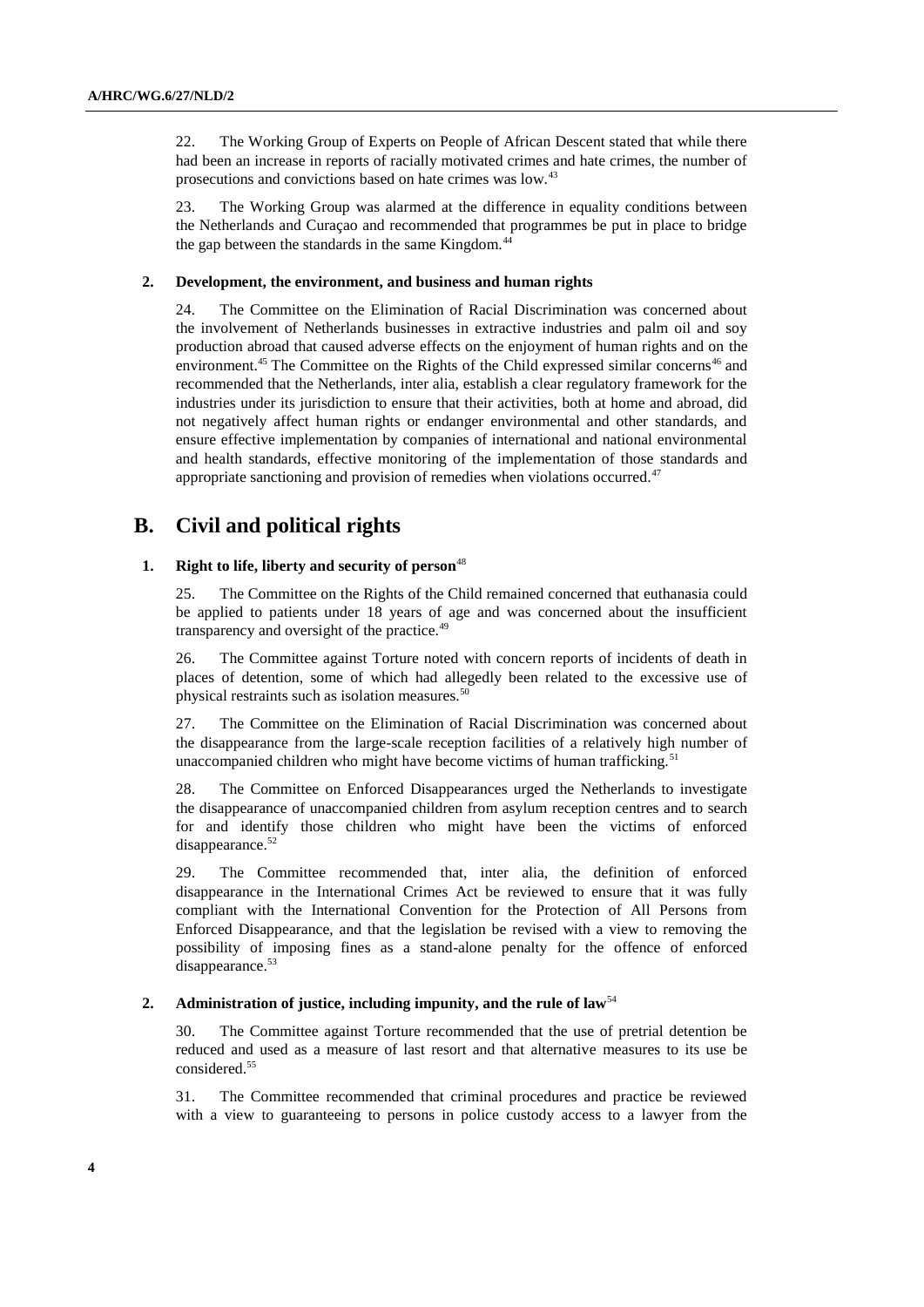moment of deprivation of liberty and that the circumstances in which the right to legal assistance could be restricted to avoid arbitrary limitations of the access to a lawyer be defined in law.<sup>56</sup>

32. The Committee recommended that detainees be sensitized about the possibility and procedure for filing a complaint of alleged torture and ill-treatment in detention facilities and that the Netherlands ensure that all allegations of misconduct by detention personnel were duly assessed and investigated.<sup>57</sup>

#### **3. Fundamental freedoms**<sup>58</sup>

33. The United Nations Educational, Scientific and Cultural Organization (UNESCO) noted that defamation was criminalized and recommended that it be decriminalized and placed within the civil code.<sup>59</sup>

34. The Working Group of Experts on People of African Descent was concerned about the so-called Bosman Act, which was being discussed in the Dutch Parliament and which would require Dutch Antilleans from Curaçao, Aruba and Sint Maarten to apply for a residence permit from the Immigration and Naturalization Service to take up residence in the Netherlands. To qualify for the permit, applicants had to meet at least one of four criteria, namely, have a job; have enough money to support themselves; be admitted to a Dutch school; or have a close relative living in the Netherlands. An immediate impact of that would be the exclusion of Dutch Antilleans living in the Netherlands from Government assistance such as social security and social housing.<sup>60</sup>

#### **4. Prohibition of all forms of slavery**<sup>61</sup>

35. The Committee on the Elimination of Discrimination against Women welcomed the increase in the prosecution of cases of human trafficking, which was partly owing to the use of specialized prosecutors and criminal investigators. However, it was concerned at the prevalence of trafficking of women and girls for sexual exploitation.<sup>62</sup> The Committee against Torture recommended that the Netherlands, inter alia, prevent and promptly, thoroughly and impartially investigate, prosecute and punish human trafficking and provide adequate protection and means of redress to victims of trafficking.<sup>63</sup>

#### **5. Right to family life**

36. The Committee on the Rights of the Child was concerned about the establishment of so-called "baby boxes" that allowed the anonymous abandonment of children and urged the Netherlands to end the baby box initiatives and, instead, to strengthen and promote alternatives in order to prevent unwanted pregnancies and child abandonment. It recommended introducing, as a measure of last resort, the possibility of confidential hospital births.<sup>64</sup>

37. The Committee was concerned that the number of children placed in institutions remained high and about the shortage of suitable foster families and substitute family homes.<sup>65</sup>

38. The Committee on Enforced Disappearances was concerned at information regarding cases of illegal adoption and encouraged the Netherlands to consider establishing specific procedures for the review and, where appropriate, annulment of adoptions or placements that originated in an enforced disappearance.<sup>66</sup>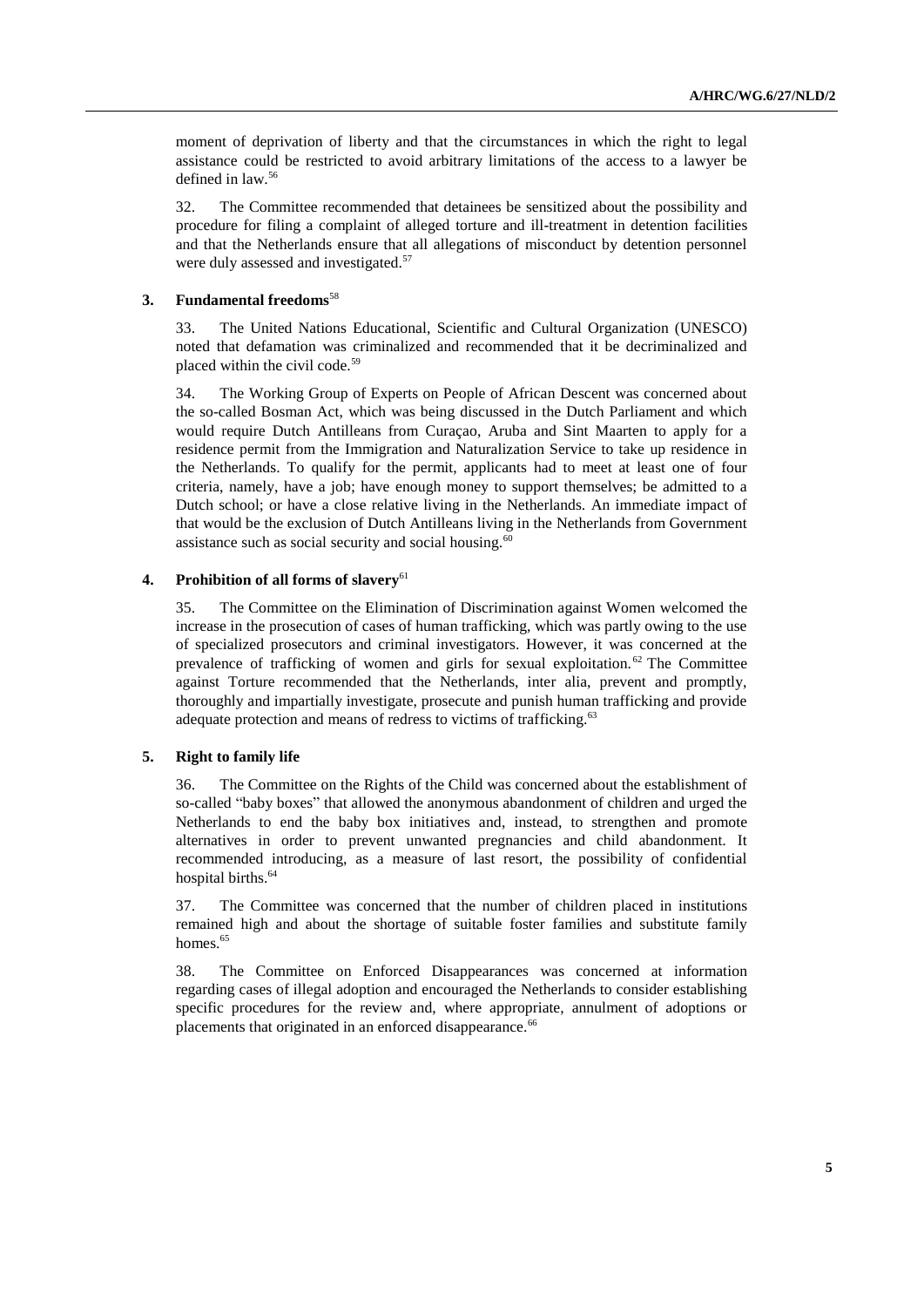### **C. Economic, social and cultural rights**

#### **1. Right to an adequate standard of living**<sup>67</sup>

39. The Committee on the Rights of the Child was concerned about significant cutbacks in the budget that affected families and children living on minimum incomes, about the substantial increase in poverty among children, particularly children in single-parent families and children in welfare-dependant families and that only a few municipalities had adopted policies to tackle poverty among children in such families.<sup>68</sup>

40. The Committee on the Elimination of Discrimination against Women noted with concern that women and children were at higher risk of poverty than men and that women accumulated lower pension benefits than men, which resulted in higher poverty rates among older women.<sup>69</sup>

#### **2. Right to health**

41. The Committee on the Rights of the Child recommended that measures be taken to prevent infant mortality by providing effective and quality neonatal and other care services for infants.<sup>70</sup>

42. The Committee was concerned about limited access to health-care services for children with low economic and/or social status and undocumented children.<sup>71</sup>

43. The Committee was also concerned that the number of teenage pregnancies, especially in the Caribbean part of the Kingdom, remained high.<sup>72</sup> It recommended that a comprehensive sexual and reproductive health policy for adolescents be adopted and that sexual and reproductive health education be ensured as part of the mandatory school curriculum, with special focus on preventing early pregnancy and sexually transmitted infections.<sup>73</sup>

#### **3. Right to education**<sup>74</sup>

44. The Committee on the Rights of the Child was concerned about the significant number of children from lower socioeconomic backgrounds and single-parent families who dropped out from secondary school.<sup>75</sup>

45. The Committee on the Elimination of Racial Discrimination was concerned about continuing disparities in educational achievement and school dropout rates between students from ethnic minority groups and students from the majority group.<sup>76</sup> The Working Group of Experts on People of African Descent noted that pupils from ethnic minority groups were disproportionally referred to special education, partly because of behavioural and psychological problems.<sup>77</sup>

46. The Working Group and the Committee on the Elimination of Racial Discrimination were concerned about racist bullying in schools.<sup>78</sup> The Committee on the Rights of the Child recommended that bullying in schools be combated by effectively implementing legislation and policies in that regard.<sup>79</sup>

47. The Working Group of Experts on People of African Descent was concerned by the absence of human rights education in the national curriculum.<sup>80</sup> UNESCO made similar observations.<sup>81</sup>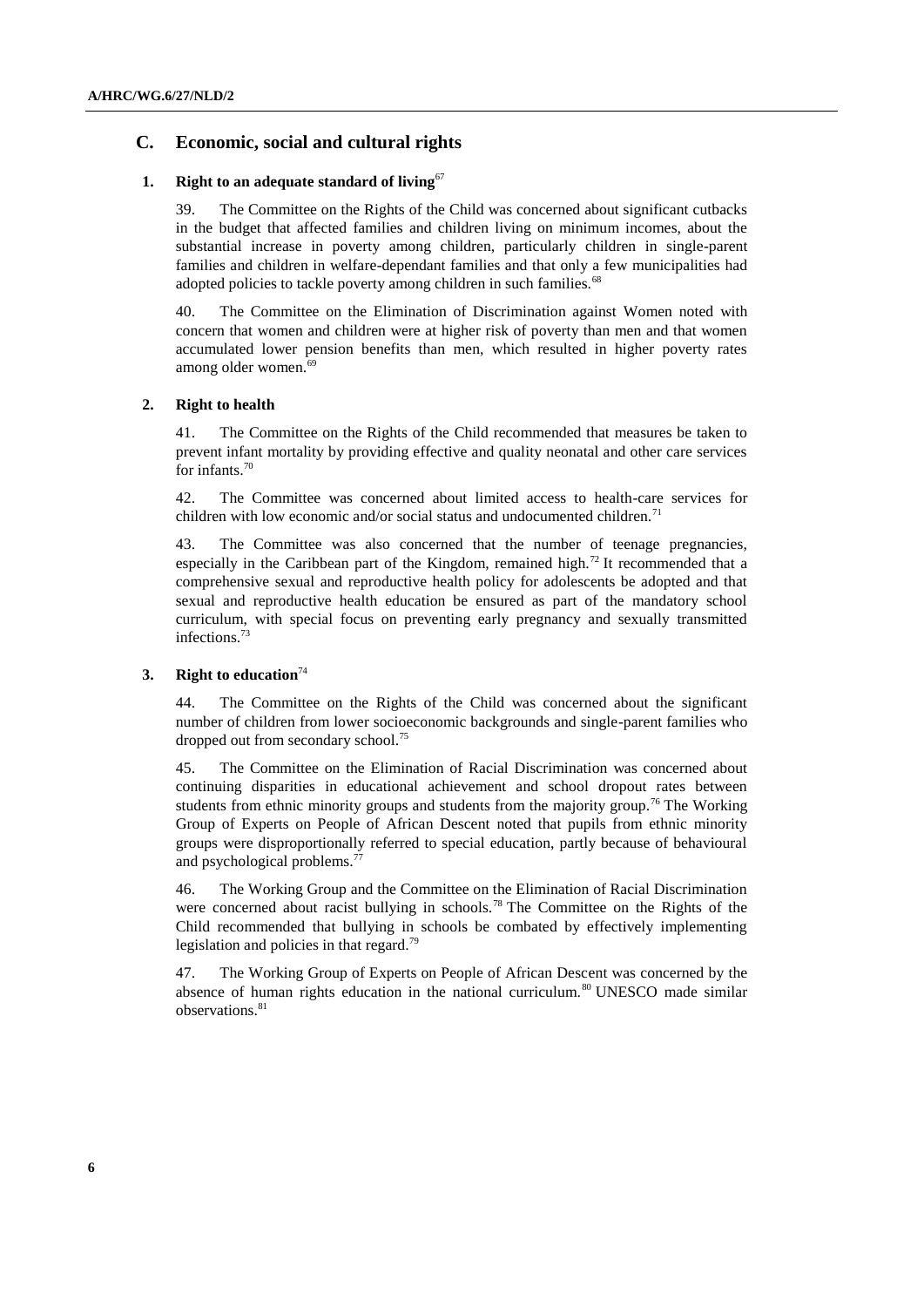### **D. Rights of specific persons or groups**

### **1. Women**<sup>82</sup>

48. The Committee on the Elimination of Discrimination against Women was concerned at the continued horizontal and vertical occupational segregation, with women concentrated in part-time work, predominantly owing to childcare responsibilities, and the persistent gender wage gap.<sup>83</sup> It called for the realization of substantive gender equality throughout the process of implementation of the 2030 Agenda for Sustainable Development.<sup>84</sup>

49. The Committee was concerned at the high number of women who were victims of domestic violence. It recommended that the Netherlands, inter alia, ensure that prosecutors and police were properly trained to identify, investigate and prosecute cases of genderbased violence and revise its policy on domestic violence to replace the gender-neutral approach with a gender-sensitive approach.<sup>85</sup>

50. The Committee commended the Netherlands for achieving at least 30 per cent representation of women in both houses of Parliament and at the ministerial level. However, it was concerned at the small number of women mayors, professors and senior diplomats.<sup>86</sup>

### **2. Children**<sup>87</sup>

51. The Committee on the Rights of the Child was concerned about the increasing number of incidents related to child maltreatment, particularly neglect of children and domestic violence, and about sexual abuse of children in residential institutions and foster care, particularly abuse of children with mental-health conditions. It recommended that the Netherlands, inter alia, strengthen efforts to prevent violence, investigate all cases, prosecute alleged perpetrators, punish the convicted and adequately compensate and rehabilitate the victims.<sup>88</sup>

52. The Committee recommended that national legislation address all forms of violence, explicitly prohibit corporal punishment in all settings and include measures to raise awareness about positive, non-violent and participatory forms of child-rearing throughout the Kingdom, particularly in Aruba and the Caribbean Netherlands.<sup>89</sup>

53. The Committee was concerned about the large number of violations of child labour regulations with respect to working and rest time, hazardous work and the lack of sanctions against companies violating the regulations. It was also concerned that, despite the age limit of 15 years for employment, many children aged 12 were reportedly involved in the labour market.<sup>90</sup>

54. The Committee noted the comprehensive action plan on the "issue of loverboys" (i.e., sexual and other exploitation of children) but was concerned about the deficiencies in identifying child victims of loverboys and trafficking. It recommended that the Netherlands ensure that such victims were provided with protection and rehabilitation by establishing effective inter-agency cooperation at both the domestic and international levels and that child victims of trafficking be entitled to a special residency scheme regardless of their cooperation in criminal proceedings.<sup>91</sup>

55. The Committee was concerned about the systematic detention of children in police custody and the high number of children held in pretrial detention for lengthy periods of time, the absence of specific protocols for juvenile suspects in police cells, where they were detained in the same cell blocks as adults, and the absence of legal aid to children below the age of 12 years interrogated by the police and to children suspected of committing minor offences.<sup>92</sup>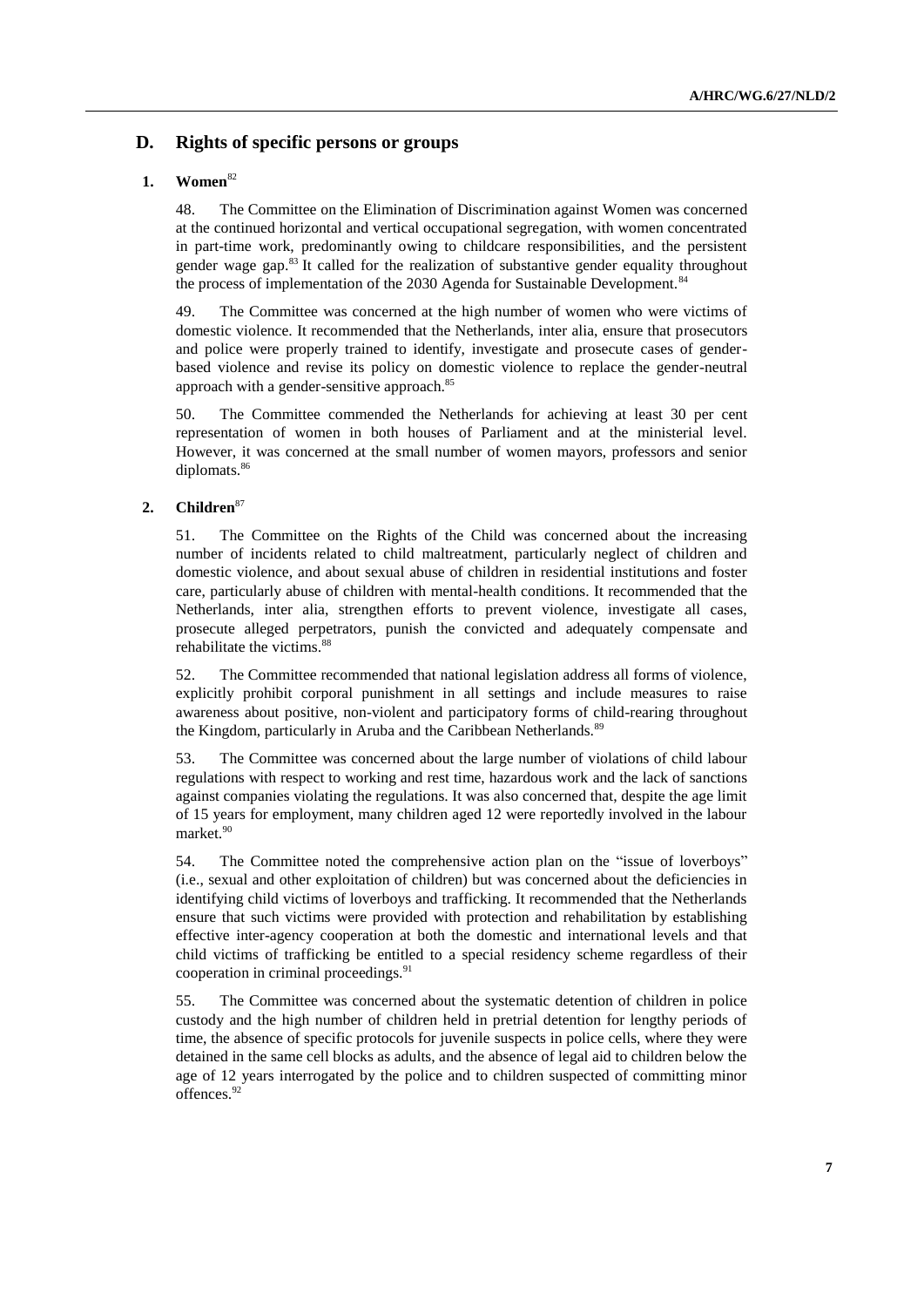56. The Committee noted the adoption of the new Adolescent Criminal Law in 2014, but was concerned that the law allowed for children 16 and 17 years of age to be prosecuted under the adult criminal law in cases where charges involved very grave offences and sent to serve their sentences in adult penitentiary institutions.<sup>93</sup>

57. The Committee urged the Netherlands to amend the laws relating to the juvenile justice system to ensure that all children below the age of 18 years were treated under the juvenile justice laws, irrespective of the gravity of the charges brought against them, ensure that deprivation of liberty of any child below the age of 18 years was used as a measure of last resort only and for the shortest possible period of time, promote alternative measures to detention and, in cases where detention was unavoidable, ensure that the children were not detained together with adults and that detention conditions were compliant with international standards.<sup>94</sup>

58. The Committee encouraged the Netherlands to raise the minimum age of voluntary recruitment in the military to  $18$  years  $95$  and recommended that it ensure explicit criminalization of recruitment of children under the age of 18 years by non-State armed groups.<sup>96</sup>

59. The Committee was concerned about the high rate of suicide among adolescents and urged the Netherlands to provide children at risk with easy access to necessary psychological care.<sup>97</sup>

#### **3. Persons with disabilities**<sup>98</sup>

60. The Committee on the Rights of the Child urged the Netherlands to adopt a human rights-based approach to disability, set up a comprehensive strategy for the inclusion of children with disabilities, ensure sufficient places for all children with disabilities in the mainstream education system and provide access to inclusive education without delay.<sup>99</sup>

61. The Committee against Torture was concerned at the high number of people with mental and psychosocial disabilities who were held in mental health institutions on an involuntary basis, often for a lengthy period of time, and the frequent use of solitary confinement, restraints and forced medication, which might amount to inhumane and degrading treatment. It was also concerned at the lack of focus on alternatives to hospitalization of persons with mental and psychosocial disabilities and of effective and impartial investigation of the excessive use of restrictive measures in mental health institutions.<sup>100</sup>

#### **4. Minorities**

62. The Committee on the Elimination of Racial Discrimination recommended that the Netherlands establish an effective arrangement for dialogue with representatives of minority groups in order to be properly informed about their problems and needs, develop and implement, with their participation, policies and programmes to improve their situation and make such dialogue mandatory at the central level and at the level of the provinces and municipalities.<sup>101</sup>

63. The Committee recommended that specific measures be taken in favour of Roma, Sinti and Travellers, including by creating better opportunities in the labour market, combating discrimination in education and housing and tackling the problems faced by Roma regarding registration status and statelessness. The Committee also recommended that the Netherlands ensure that Travellers were provided with sufficient campsites so as to practise their traditions and preserve their cultural identity.<sup>102</sup>

64. The Working Group of Experts on People of African Descent noted that poverty was the main challenge faced by people of African descent, compounded by wage gaps, high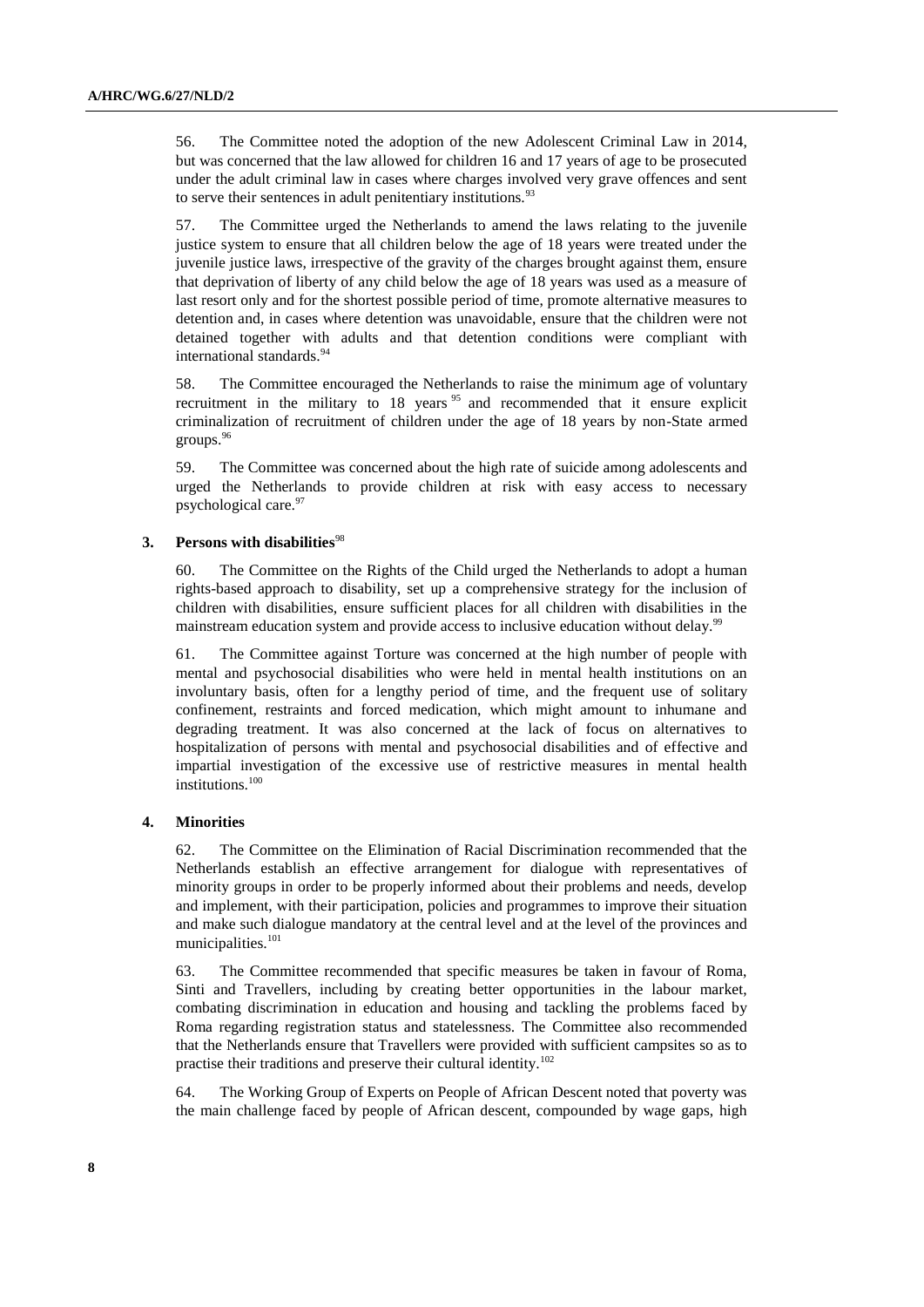unemployment, lack of political participation and lack of effective national institutions to change the situation.<sup>103</sup> It concluded that targeted policies and affirmative action policies should be adopted to promote effective equality of people of African descent and specifically address, among others, low access to quality education; high dropout rates and overrepresentation of African descendants in special classes; lack of sufficient political participation of people of African descent; lack of appropriate representation of people of African descent in public sector employment, especially in the judiciary, police, army and other branches of the civil service; lack of adequate reflection of the diversity of the Netherlands in the higher ranks of the civil service; and insufficient participation of people of African descent in the private labour market.<sup>104</sup> The Committee on the Elimination of Racial Discrimination made similar observations.<sup>105</sup>

#### **5. Migrants, refugees and asylum seekers**<sup>106</sup>

65. The Working Group of Experts on People of African Descent stated that irregular migrants were reportedly more likely to face discrimination, exclusion and abuse because of their vulnerable situation and they often worked in informal and exploitative conditions in which they could not seek protection. It stated that migrants could be detained without having committed a recognizably criminal offence.<sup>107</sup>

66. The Committee on the Elimination of Racial Discrimination was concerned that undocumented migrants received assistance only if they cooperated in their own departure.<sup>108</sup> The Working Group of Experts on People of African Descent stated that it had heard allegations from migrants in irregular situations that they had been prevented from accessing adequate health care or renting suitable accommodation.<sup>109</sup>

67. The Committee recommended that the Netherlands ensure that undocumented migrants were provided with food and shelter, as appropriate, in all circumstances prior to deportation, and that they were granted the right to obtain health care in all constituent parts of the country.<sup>110</sup> In 2014, three Special Rapporteurs urged the Government to provide homeless irregular migrants with emergency assistance, such as food, clothing and shelter.<sup>111</sup> In 2016, the same Special Rapporteurs argued that the various forms of shelter provided to irregular migrants still failed to prevent them from becoming homeless. They continued to urge the Government to provide emergency assistance to homeless migrants in an irregular situation. $112$ 

68. UNHCR reported that the Netherlands had faced a significant increase in first-time asylum-seeking applications in 2014 and in 2015 and that the arrival of asylum seekers reunifying with family members had almost tripled in 2015 compared to 2014. It reported that the significant increase in the number of asylum seekers had resulted in a backlog in the processing of asylum claims so that asylum seekers had to wait six to eight months on average before they could present their asylum claims to the immigration authorities and another nine months before they could be reunited with their partner and their children.<sup>113</sup>

69. The Committee against Torture was concerned at reports that asylum seekers arriving at Schiphol airport, Amsterdam, were systematically detained for an average duration of 44 days for failure to comply with the necessary visa requirements.<sup>114</sup> The Committee on the Elimination of Racial Discrimination was concerned about the lengthy immigration detention, poor living conditions in immigration detention centres and detainees being subjected to the same security measures and disciplinary punishments as convicted criminals.<sup>115</sup> The Committee against Torture was particularly concerned about the reports it had received with regard to confinement in cells for 16 hours, the absence of daytime activities, the use of isolation cells and handcuffs and strip searches of aliens.<sup>116</sup>

70. The Committee against Torture urged the Netherlands to ensure that the detention of asylum seekers was used only as a last resort and, where necessary, for as short a period as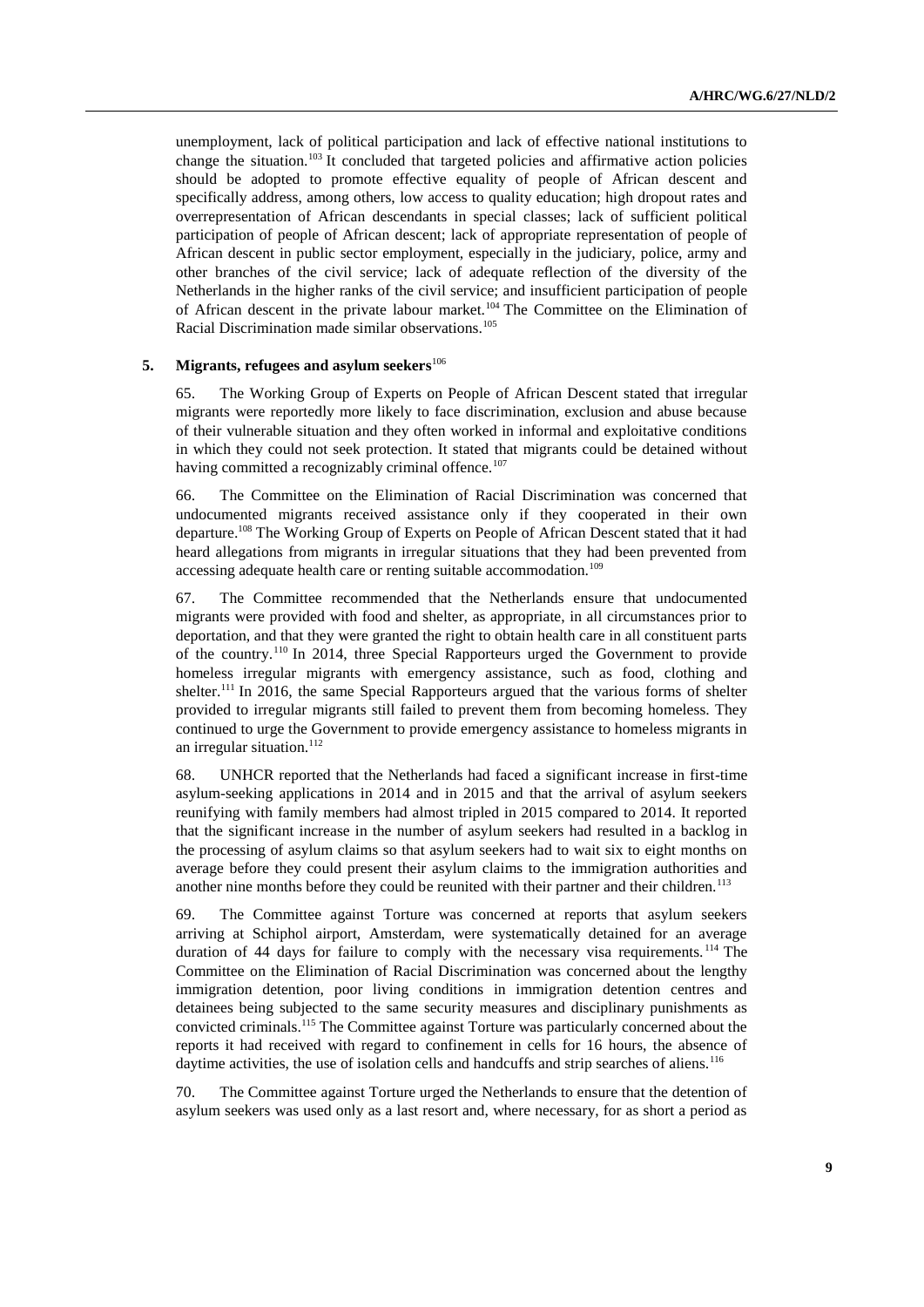possible and without excessive restrictions, and to effectively establish and apply alternatives to detention for asylum seekers.<sup>117</sup> The Committee recommended that the absolute time limit for the administrative detention of foreign nationals, including in the context of repeated detention, be scrupulously observed and that, wherever possible, the accumulation of administrative and penal detention in excess of the absolute time limit of 18 months for migrants under migration law be avoided.<sup>118</sup>

71. With regard to the recommendation<sup>119</sup> from the previous cycle on reviewing asylum procedures with a view to expediting the decisions on child asylum seekers and facilitating family reunification of vulnerable children, UNHCR reported that a more lenient family reunification policy for adult children had been announced in 2015. However, owing to the increase in the number of asylum seekers, which had resulted in a backlog in processing asylum claims, it was unclear whether cases concerning unaccompanied children were processed in an expeditious manner. As a result of the prolonged waiting and processing time, unaccompanied minors who reached adulthood before receiving refugee status lost the right to family reunification. $120$ 

72. UNHCR recommended that asylum requests from unaccompanied minors be dealt with efficiently and rapidly and that family reunification requests be processed in an expeditious manner.<sup>121</sup> The Committee on the Rights of the Child recommended that the Netherlands avoid detaining children and families in reception centres with limited freedom of movement and ensure that their living standards were adequate.<sup>122</sup>

73. The Committee on the Elimination of Racial Discrimination was concerned about domestic violence not being recognized as a ground for asylum and about reports of cases of refoulement of asylum seekers fearing persecution because of their sexual orientation.<sup>123</sup>

74. The Committee against Torture urged the Netherlands to use restraints on foreign nationals during forced returns, only in accordance with the principle of proportionality and to investigate any incidents of excessive use of restraints and force during forced returns.<sup>124</sup>

75. The Working Group of Experts on People of African Descent stated that migrants, asylum seekers and refugees faced barriers in accessing information about services, particularly concerning health, education and employment, and had limited access to health care and other protection systems.<sup>125</sup>

76. UNHCR recommended that the Governments of the constituent countries of the Kingdom adopt comprehensive integration policies that protected the civil, political, social and cultural rights of recognized refugees.<sup>126</sup>

#### **6. Stateless persons**

77. UNHCR noted a package of proposals to establish a statelessness determination procedure, amend the Nationality Act and abolish reservations to the 1954 Convention relating to the Status of Stateless Persons. It recommended that the Netherlands include in the proposed legislation a provision to grant a residence permit to persons recognized as stateless, so as to ensure their enjoyment of their basic rights under the 1954 Convention.<sup>127</sup>

78. The Committee on the Rights of the Child welcomed the fact that the Netherlands was in the process of amending the Nationality Act in order to extend access to Dutch citizenship to stateless children born in the Netherlands without a legal residence permit. However, the proposed amendments did not extend that right to children whose parents did not cooperate with the authorities. <sup>128</sup> UNHCR recommended that the requirement that parents not obstruct their departure and not withdraw themselves from supervision by the authorities be deleted from the proposed amendments to the Act.<sup>129</sup>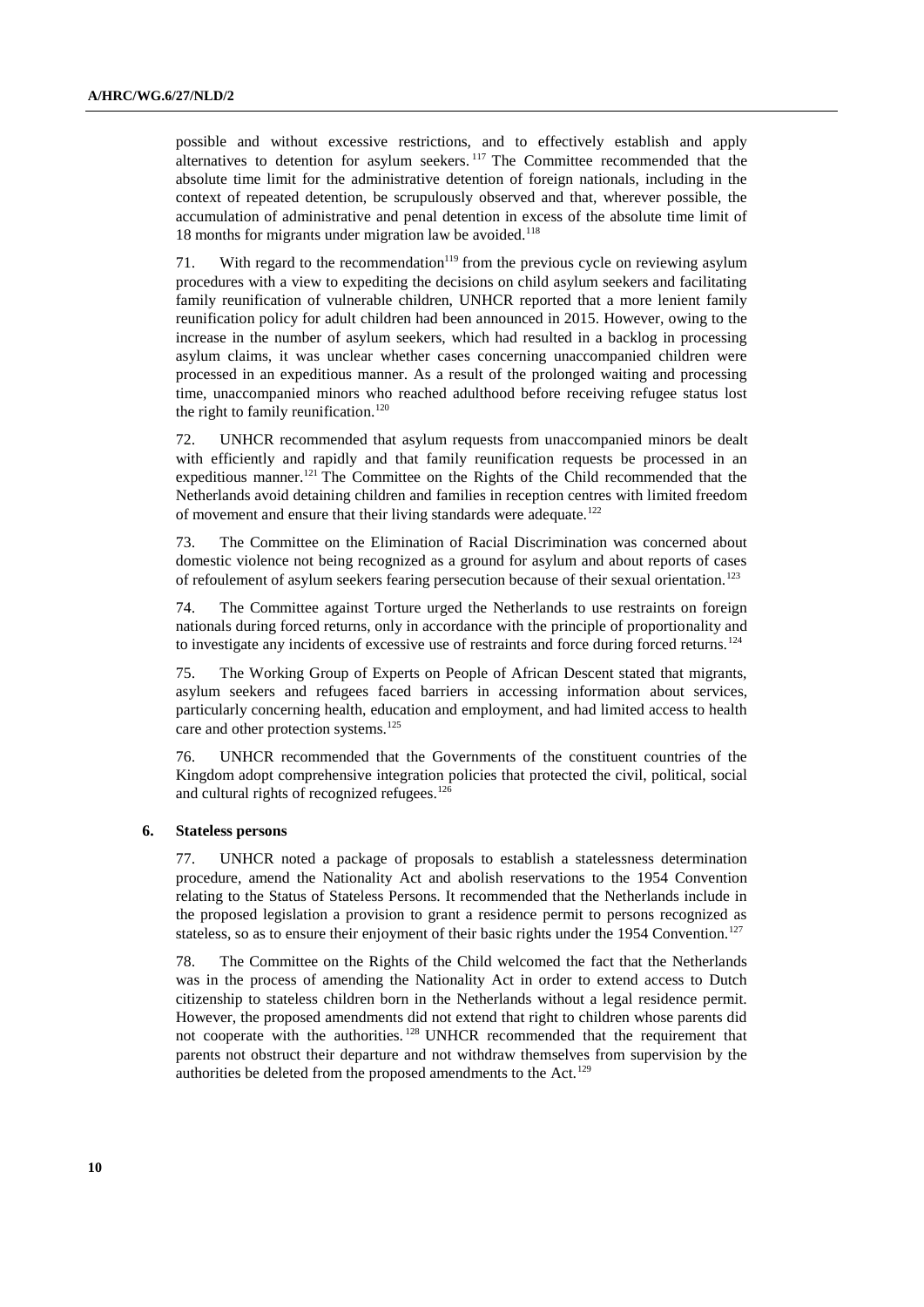### **E. Specific regions or territories**<sup>130</sup>

79. In 2014, the Committee on Enforced Disappearances invited the Netherlands to accelerate the process for the extension of the ratification of the International Convention for the Protection of All Persons from Enforced Disappearance and the acceptance of the competence of the Committee under articles 31 and 32 of the Convention by Aruba, Curaçao and Sint Maarten.<sup>131</sup>

80. UNHCR recommended that Curaçao and Sint Maarten accede to the 1951 Convention relating to the Status of Refugees and its 1967 Protocol.<sup>132</sup>

81. The Committee against Torture regretted that the mandate of the Netherlands Institute for Human Rights did not cover the autonomous territories of the Kingdom. While noting the commitment made by the Governments of Aruba and Curaçao in the context of the universal periodic review to establish similar but separate institutions, the Committee recommended that the separate national human rights institutions be established as a matter of priority.<sup>133</sup>

82. The Committee on the Rights of the Child recommended that independent mechanisms for monitoring the realization of children's rights be established in Curaçao and Sint Maarten, in accordance with the principles relating to the status of national institutions for the promotion and protection of human rights (the Paris Principles).<sup>134</sup>

83. The Working Group of Experts on People of African Descent noted that, despite being better educated than men, women had limited employment opportunities in Curaçao and their political participation was also limited.<sup>135</sup> The Committee on the Elimination of Discrimination against Women was concerned about the underrepresentation of women in political and public life and in high-level decision-making positions in Curaçao.<sup>136</sup>

84. The Working Group stated that while the Dutch Caribbean had a predominant population of people of African descent, manifestations of racism and racial discrimination were prevalent.<sup>137</sup>

85. Although the Curaçao Criminal Code made several acts of discrimination criminal offences, the Working Group was concerned that, owing to the lack of mechanisms and awareness, complaints and cases related to racial discrimination in Curaçao were largely underreported. <sup>138</sup> It recommended that an equality body and a network of local antidiscrimination services be established in Curaçao.<sup>139</sup>

86. The Committee against Torture noted that no advocates were based in Sint Eustatius and Saba and that suspects held in police custody in Sint Eustatius often signed a waiver to have a lawyer present during the first police interrogation.<sup>140</sup> The Working Group of Experts on People of African Descent was concerned about the low number of native Curaçaon lawyers and judges.<sup>141</sup>

87. The Committee against Torture expressed concern at the alleged incidents of illegal use of force, insults and mistreatment in the Koraal Specht prison in Curaçao and the cells in the police stations in Sint Maarten, Bonaire and Aruba, as well as at ethnic profiling by the police and border guards aimed particularly at foreigners and members of minorities.<sup>142</sup>

88. The Working Group of Experts on People of African Descent found that there was a lack of basic services in the only prison in Curaçao, including the provision of water supplies for detainees.<sup>143</sup>

89. The Committee against Torture was concerned at the length of pretrial detention in Aruba and Curaçao and recommended that the Governments of Aruba and Curaçao review their criminal legislation to further shorten the length of pretrial detention and guarantee suspects the right to be brought before a judge within one or two days of arrest.<sup>144</sup>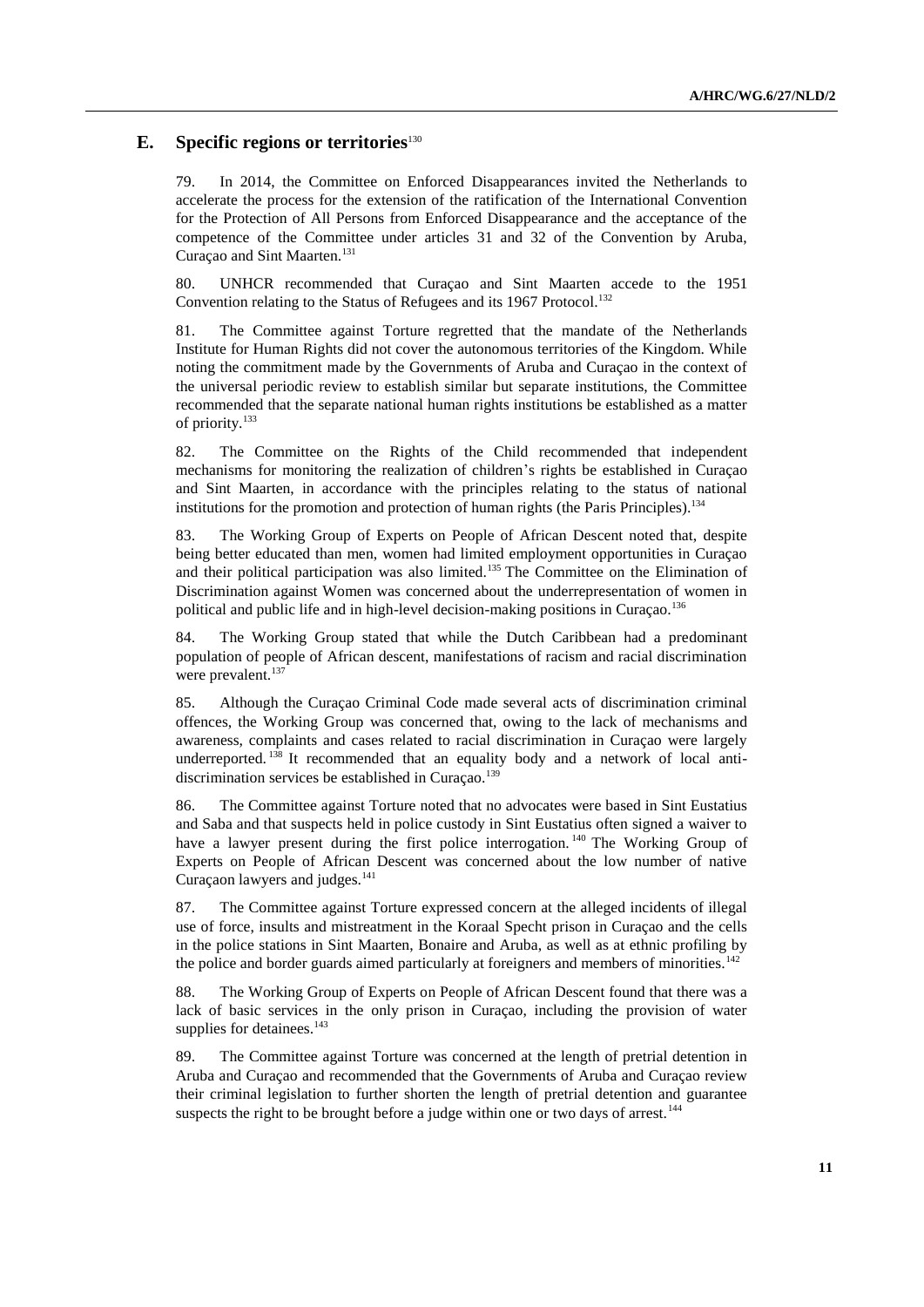90. The Committee was concerned about the lack of independent, impartial and effective investigations of inter-prisoner violence in Aruba and Curaçao.<sup>145</sup>

91. The Committee on the Rights of the Child was concerned that children in the Caribbean part of the Kingdom did not enjoy the same rights as children in the European part.<sup>146</sup>

92. The Committee was concerned about the absence of legal provisions expressly prohibiting corporal punishment of children in all settings in Aruba, and in the home, alternative care settings, day care and schools in the Caribbean Netherlands.<sup>147</sup>

93. The Committee on the Elimination of Racial Discrimination noted with concern that children in Aruba and Curaçao were educated in Papiamento and Papiamentu, respectively, only until the end of primary school. <sup>148</sup> The Working Group of Experts on People of African Descent made similar observations.<sup>149</sup> The Committee recommended that adequate recognition be given to mother tongues and that bilingual education be introduced in Aruba and Curaçao.<sup>150</sup>

94. The Committee on the Elimination of Discrimination against Women was particularly concerned that abortion was illegal in Sint Maarten and that the Penal Code criminalized anyone who provided abortion-related information or services and that, in Curaçao, contraceptives were not covered by health insurance.<sup>151</sup>

95. The Committee on the Elimination of Racial Discrimination was concerned that access by undocumented migrants to basic health care was limited in Curaçao and in Aruba.<sup>152</sup>

96. The Working Group of Experts on People of African Descent recommended that the Netherlands increase its financial support to Curaçao, including funds to combat racism and racial discrimination, that all legislative proposals that resulted in differential treatment to Dutch citizens from Aruba, Sint Maarten and Curaçao and affected their freedom of movement within the Kingdom be repealed and that the political participation of Curaçao in the international arena, particularly in areas where it was directly involved, be increased.<sup>153</sup>

97. UNHCR stated that neither Curaçao nor Sint Maarten had in place legislation or regulations governing asylum and that there was no legislation to implement the 1967 Protocol to the 1951 Convention relating to the Status of Refugees in Aruba.<sup>154</sup>

98. With regard to the recommendation from the previous cycle<sup>155</sup> to review migration policies to ensure the full application of international standards, UNHCR stated that there was a need to strengthen asylum procedures throughout the Dutch Caribbean and it recommended that Aruba, Curaçao and Sint Maarten develop and implement asylum legislation and procedures consistent with international standards.<sup>156</sup>

99. The Working Group of Experts on People of African Descent observed that major oil refineries had caused environmental damage in Curaçao, including to local fishing, which was a main activity in Curaçao, and that the Government had not taken action to remedy the damages.<sup>157</sup>

100. The Working Group was concerned about the lack of technical and financial assistance available to curb the damages resulting from environmental degradation in Curaçao.<sup>158</sup>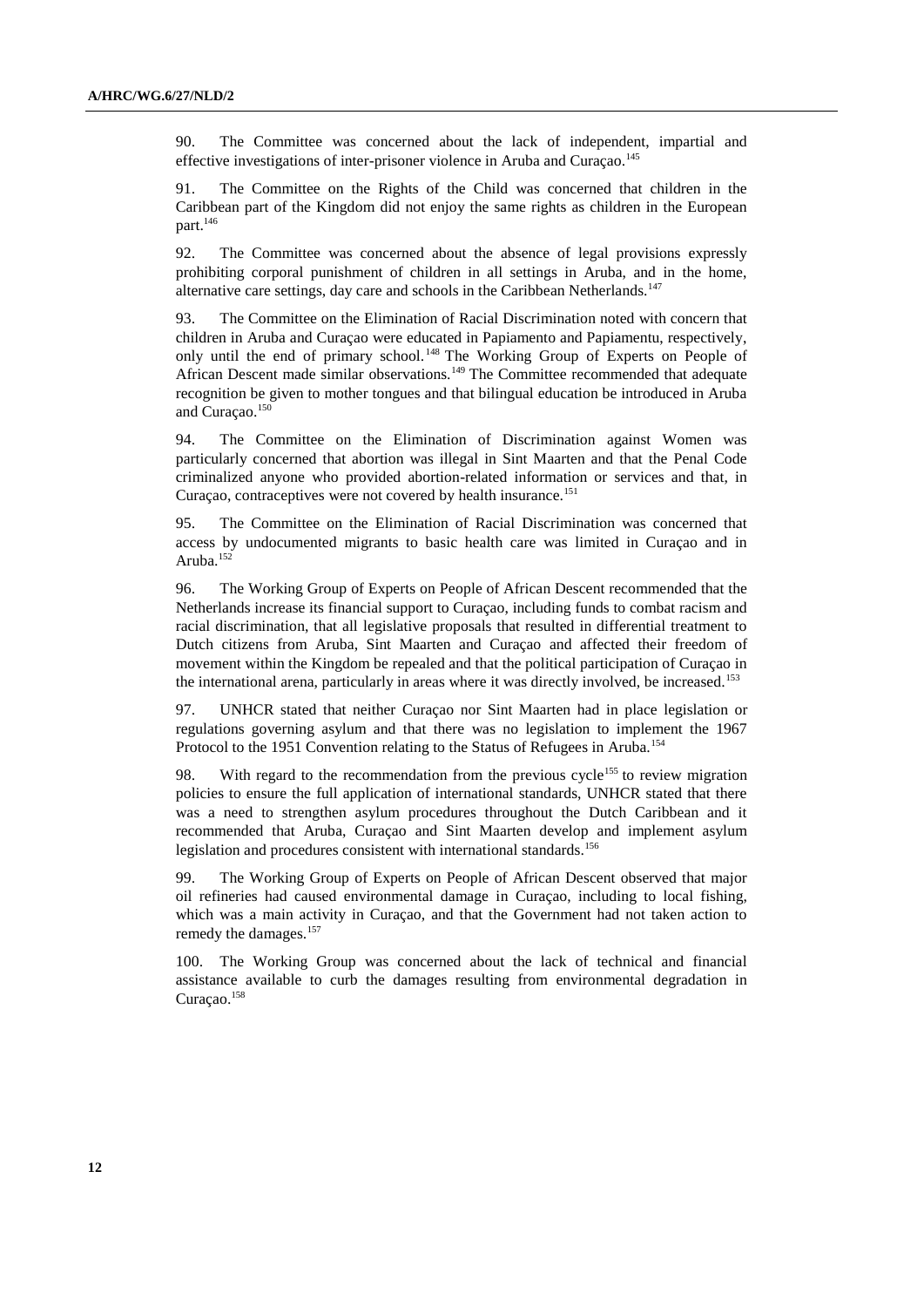*Notes*

- $<sup>1</sup>$  Tables containing information on the scope of international obligations and cooperation with</sup> international human rights mechanisms and bodies for the Netherlands will be available at www.ohchr.org/EN/HRBodies/UPR/Pages/NLSession27.aspx.
- <sup>2</sup> For relevant recommendations, see A/HRC/21/15, paras. 98.1-98.16.
- <sup>3</sup> See CAT/C/NLD/CO/5-6, para. 32, CRC/C/NLD/CO/4, para. 64, CEDAW/C/NLD/CO/6, para. 50, and CERD/C/NLD/CO/19-21, para. 39.
- <sup>4</sup> See CRC/C/NLD/CO/4, para. 63, and CAT/C/NLD/CO/5-6, para. 32.
- <sup>5</sup> See CRC/C/NLD/CO/4, para. 64, and CAT/C/NLD/CO/5-6, para. 32.
- $6$  See CAT/C/NLD/CO/5-6, para. 32.
- $7$  See CRC/C/NLD/CO/4, para. 7.
- 8 See "Netherlands" at www.ohchr.org/EN/HRBodies/UPR/Pages/UPRImplementation.aspx.
- <sup>9</sup> OHCHR, "Impunity and the rule of law", in *OHCHR Report 2012*, p. 42.
- <sup>10</sup> OHCHR, *OHCHR Report 2012*, "Funding", pp. 117, 121 and 122; "Financial statements as at 31 December 2010", pp. 138, 140, 141 and 144; and "Donor profiles", p. 165.
- <sup>11</sup> OHCHR, *OHCHR Report 2013*, "Funding", pp. 131, 135 and 136; "Financial statements as at 31 December 2013", pp. 153, 154, 156, 159 and 160; "Funds administered by OHCHR", pp. 166, 168 and 169; and "Donor profiles", p. 181.
- <sup>12</sup> OHCHR, *OHCHR Report 2014*, "Funding", pp. 63, 67 and 68; "Financial statements as at 31 December 2014", pp. 86, 87, 89, 92 and 93; "Funds administered by OHCHR", pp. 96, 99, 101, 102 and 103; and "Donor profiles", p. 115.
- <sup>13</sup> OHCHR, *OHCHR Report 2015*, "Funding", pp. 61, 65 and 66; "Financial statements as at 31 December 2015", pp. 83, 84, 86, 88, 90 and 91; "Funds administered by OHCHR", pp. 96, 97, 99 and 100; and "Donor profiles", p. 112.
- <sup>14</sup> OHCHR, *OHCHR Report 2016* (forthcoming).
- <sup>15</sup> For relevant recommendations, see A/HRC/21/15, paras. 98.21, 98.25, 98.27, 98.30 and 98.76.
- <sup>16</sup> See CAT/C/NLD/CO/5-6, para. 29; also CRC/C/NLD/CO/4, para. 18, CED/C/NLD/CO/1, para. 24, and A/HRC/30/56/Add.1, para. 32.
- $17$  See CED/C/NLD/CO/1, para. 25.
- <sup>18</sup> See CAT/C/NLD/CO/5-6, paras. 7 and 28; also CED/C/NLD/CO/1, para. 25.
- <sup>19</sup> See www.ohchr.org/en/NewsEvents/Pages/DisplayNews.aspx?NewsID=16284&LangID=E.
- $20$  See CRC/C/NLD/CO/4, paras. 8-9.
- <sup>21</sup> See CERD/C/NLD/CO/19-21, para. 6.
- <sup>22</sup> For relevant recommendations, see A/HRC/21/15, paras. 98.34, 98.36, 98.38-98.50, 98.53-97.57, 98.59-98.68, 98.70, 98.74, 98.87-98.89, 98.92-98.93, 98.96 and 98.103.
- <sup>23</sup> For the relevant recommendation, see A/HRC/21/15, para. 98.41.
- <sup>24</sup> UNHCR submission for the universal periodic review of the Netherlands, p. 2.
- <sup>25</sup> See A/HRC/30/56/Add.1, para. 27.
- <sup>26</sup> See CERD/C/NLD/CO/19-21, para. 13 (a).
- <sup>27</sup> Ibid., para. 11.
- <sup>28</sup> Ibid., para. 15.
- <sup>29</sup> See A/HRC/30/56/Add.1, para. 15.
- <sup>30</sup> Ibid., para. 19.
- <sup>31</sup> Ibid., para. 49.
- $32$  See CERD/C/NLD/CO/19-21, para. 23.
- $^{33}$  Ibid., para. 11.<br> $^{34}$  See A/HDC/20
- <sup>34</sup> See A/HRC/30/56/Add.1, paras. 102 and 121.<br><sup>35</sup> See CERD/C/NJ D/CO/10.21, para. 11, and A
- See CERD/C/NLD/CO/19-21, para. 11, and A/HRC/30/56/Add.1, para. 96.
- <sup>36</sup> See CEDAW/C/NLD/CO/6, para. 21.<br><sup>37</sup> See CERD/CAU D/CO/10.21, para. <sup>2</sup>
- See CERD/C/NLD/CO/19-21, para. 35.
- <sup>38</sup> See A/HRC/30/56/Add.1, para. 88.
- <sup>39</sup> See CERD/C/NLD/CO/19-21, paras. 21 and 33.
- <sup>40</sup> See A/HRC/30/56/Add.1, paras. 92 and 100.
- <sup>41</sup> See CRC/C/NLD/CO/4, para. 24.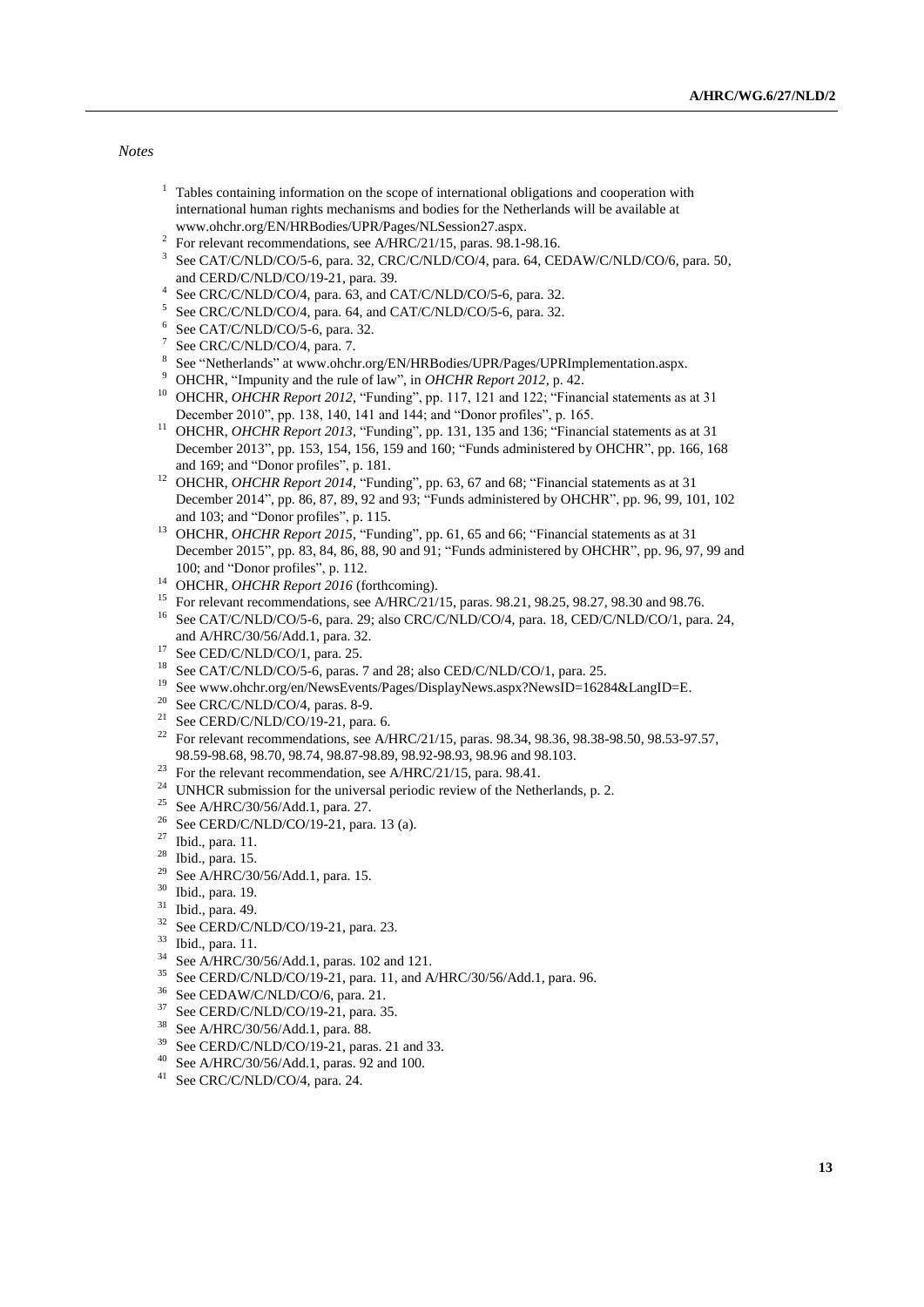- See CERD/C/NLD/CO/19-21, para. 13; also CAT/C/NLD/CO/5-6, para. 19, A/HRC/30/56/Add.1, paras. 76 and 116, and www.ilo.org/dyn/normlex/en/f?
- p=1000:13100:0::NO:13100:P13100\_COMMENT\_ID:3148615:NO.
- See A/HRC/30/56/Add.1, para. 97; also CERD/C/NLD/CO/19-21, para. 25.
- See A/HRC/30/56/Add.1, para. 124.
- See CERD/C/NLD/CO/19-21, para. 37.
- See CRC/C/NLD/CO/4, para. 22.
- Ibid., para. 23; see also CERD/C/NLD/CO/19-21, para. 38.
- <sup>48</sup> For relevant recommendations, see A/HRC/21/15, paras. 98.115 and 98.117.
- See CRC/C/NLD/CO/4, para. 28.
- See CAT/C/NLD/CO/5-6, para. 26.
- See CERD/C/NLD/CO/19-21, para. 33 (c).
- See CED/C/NLD/CO/1, paras. 36-37.
- Ibid., paras. 15 and 17.
- <sup>54</sup> For the relevant recommendation, see A/HRC/21/15, para. 98.73.<br><sup>55</sup> See CAT/C/NJ D/CO/5 6 name 20
- See CAT/C/NLD/CO/5-6, para. 20.
- Ibid., para. 10.
- Ibid., para. 22.
- For the relevant recommendation, see A/HRC/21/15, para. 98.86.
- <sup>59</sup> See UNESCO submission for the universal periodic review of the Netherlands, paras. 75 and 87.
- See A/HRC/30/56/Add.1, para. 29.
- <sup>61</sup> For the relevant recommendation, see A/HRC/21/15, para. 98.80.
- See CEDAW/C/NLD/CO/6, para. 27.
- See CAT/C/NLD/CO/5-6, para. 25; also CEDAW/C/NLD/CO/6, para. 28.
- See CRC/C/NLD/CO/4, paras. 34-35.
- Ibid., para. 38.
- <sup>66</sup> See CED/C/NLD/CO/1, paras. 38-39.
- For relevant recommendations, see A/HRC/21/15, paras. 98.35 and 98.97.
- See CRC/C/NLD/CO/4, paras. 14 and 48.
- See CEDAW/C/NLD/CO/6, para. 39.
- See CRC/C/NLD/CO/4, para. 43 (a).
- Ibid., para. 42 (c)-(d).
- Ibid., para. 46.
- Ibid., para. 47 (a). See also UNESCO submission, paras. 55 and 85.
- For relevant recommendations, see A/HRC/21/15, paras. 98.33 and 98.98-98.99.
- See CRC/C/NLD/CO/4, para. 50 (b).
- See CERD/C/NLD/CO/19-21, para. 31.
- See A/HRC/30/56/Add.1, para. 66.
- <sup>78</sup> Ibid., para. 65. See also CERD/C/NLD/CO/19-21, para. 13 (e).
- <sup>79</sup> See CRC/C/NLD/CO/4, para. 51 (d); also UNESCO submission, para. 85.<br><sup>80</sup> See A JIDC/201561A J J acres 64.
- See A/HRC/30/56/Add.1, para. 64.
- <sup>81</sup> See UNESCO submission, para. 84.
- 82 For relevant recommendations, see A/HRC/21/15, paras. 98.71-98.72, 98.79, 98.82 and 98.93-98.95. See CEDAW/C/NLD/CO/6, para. 35. See also www.ilo.org/dyn/normlex/en/f?
- p=1000:13100:0::NO:13100:P13100\_COMMENT\_ID:3148612:NO.
- See CEDAW/C/NLD/CO/6, para. 48.
- Ibid., paras. 23-24.
- Ibid., para. 31.
- <sup>87</sup> For relevant recommendations, see A/HRC/21/15, paras. 98.18, 98.75, 98.77-98.78 and 98.81-98.84.
- See CRC/C/NLD/CO/4, paras. 36-37.
- Ibid., para. 37 (e).
- Ibid., para. 54.
- Ibid., paras. 56-57.
- Ibid., para. 58.
- Ibid.
- Ibid., para. 59 (a)-(b).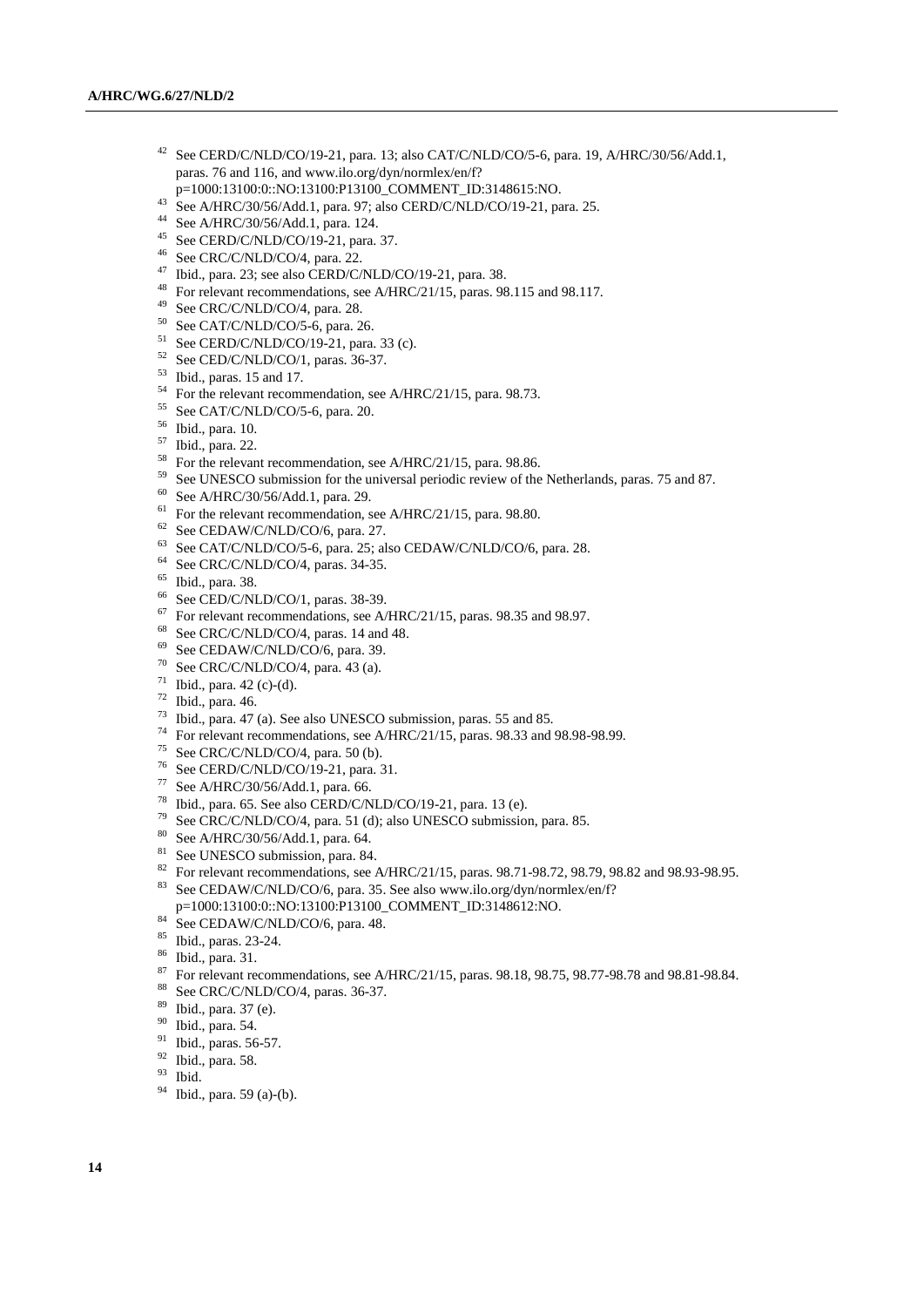- <sup>95</sup> See CRC/C/OPAC/NLD/CO/1, para. 11.
- Ibid., para. 15.
- See CRC/C/NLD/CO/4, paras. 44 (d) and 45 (d).
- <sup>98</sup> For the relevant recommendation, see A/HRC/21/15, para. 98.102.
- <sup>99</sup> See CRC/C/NLD/CO/4, para. 40, and UNESCO submission, para. 85.
- See CAT/C/NLD/CO/5-6, para. 21.
- <sup>101</sup> See CERD/C/NLD/CO/19-21, para. 28.
- Ibid., para. 20.
- See A/HRC/30/56/Add.1, para. 53.
- Ibid., para. 112. See also paras. 56, 60, 69 and 70.
- <sup>105</sup> See CERD/C/NLD/CO/19-21, paras. 15-16.
- For relevant recommendations, see A/HRC/21/15, paras. 98.19, 98.100, 98.106-98.108, 98.110, 98.112-98.115 and 98.117.
- See A/HRC/30/56/Add.1, para. 91.
- See CERD/C/NLD/CO/19-21, para. 21 (c).
- See A/HRC/30/56/Add.1, paras. 92.
- See CERD/C/NLD/CO/19-21, para. 22 (c).
- <sup>111</sup> See www.ohchr.org/EN/NewsEvents/Pages/DisplayNews.aspx?NewsID=15425&LangID=E; also www.ohchr.org/EN/NewsEvents/Pages/DisplayNews.aspx?NewsID=15519&LangID=E and www.ohchr.org/EN/NewsEvents/Pages/DisplayNews.aspx?NewsID=15849&LangID=E.
- A/HRC/32/53, p. 83 (case No. NLD 1/2016).
- <sup>113</sup> UNHCR submission, pp. 1, 3 and 5.
- See CAT/C/NLD/CO/5-6, para. 14.
- See CERD/C/NLD/CO/19-21, para. 33 (a).
- See CAT/C/NLD/CO/5-6, para. 16; also CERD/C/NLD/CO/19-21, para. 33 (a).
- See CAT/C/NLD/CO/5-6, para. 14; also CERD/C/NLD/CO/19-21, para. 34.
- <sup>118</sup> See CAT/C/NLD/CO/5-6, para. 15.
- <sup>119</sup> For the relevant recommendation, see A/HRC/21/15, para. 98.115.
- <sup>120</sup> UNHCR submission, pp. 2-3.
- <sup>121</sup> UNHCR submission, p. 3.
- See CRC/C/NLD/CO/4, para. 53 (d); also CAT/C/NLD/CO/5-6, para. 17.
- See CERD/C/NLD/CO/19-21, para. 33; also CAT/C/56/D/613/2014, paras. 8-10.
- See CAT/C/NLD/CO/5-6, para. 18.
- See A/HRC/30/56/Add.1, para. 91.
- <sup>126</sup> UNHCR submission, p. 4.
- Ibid., p. 6.
- See CRC/C/NLD/CO/4, para. 32.
- <sup>129</sup> UNHCR submission, p. 6. See also CRC/C/NLD/CO/4, para. 33.
- <sup>130</sup> For relevant recommendations, see A/HRC/21/15, paras. 98.26, 98.34, 98.47-98.48, 98.53, 98.55, 98.59, 98.61, 98.63, 98.70, 98.84 and 98.107.
- <sup>131</sup> See CED/C/NLD/CO/1, para. 9.
- UNHCR submission, p. 4.
- See CAT/C/NLD/CO/5-6, para. 29, CED/C/NLD/CO/1, para. 25, and A/HRC/30/56/Add.1, paras. 28 and 124.
- See CRC/C/NLD/CO/4, para. 19.
- See A/HRC/30/56/Add.1, para. 89.
- <sup>136</sup> See CEDAW/C/NLD/CO/6, para. 31.
- See A/HRC/30/56/Add.1, para. 12.
- Ibid., para. 73.
- Ibid., para. 111.
- See CAT/C/NLD/CO/5-6, para. 10.
- See A/HRC/30/56/Add.1, para. 124.
- See CAT/C/NLD/CO/5-6, para. 19.
- See A/HRC/30/56/Add.1, para. 81.
- See CAT/C/NLD/CO/5-6, para. 20.
- Ibid., para. 23.